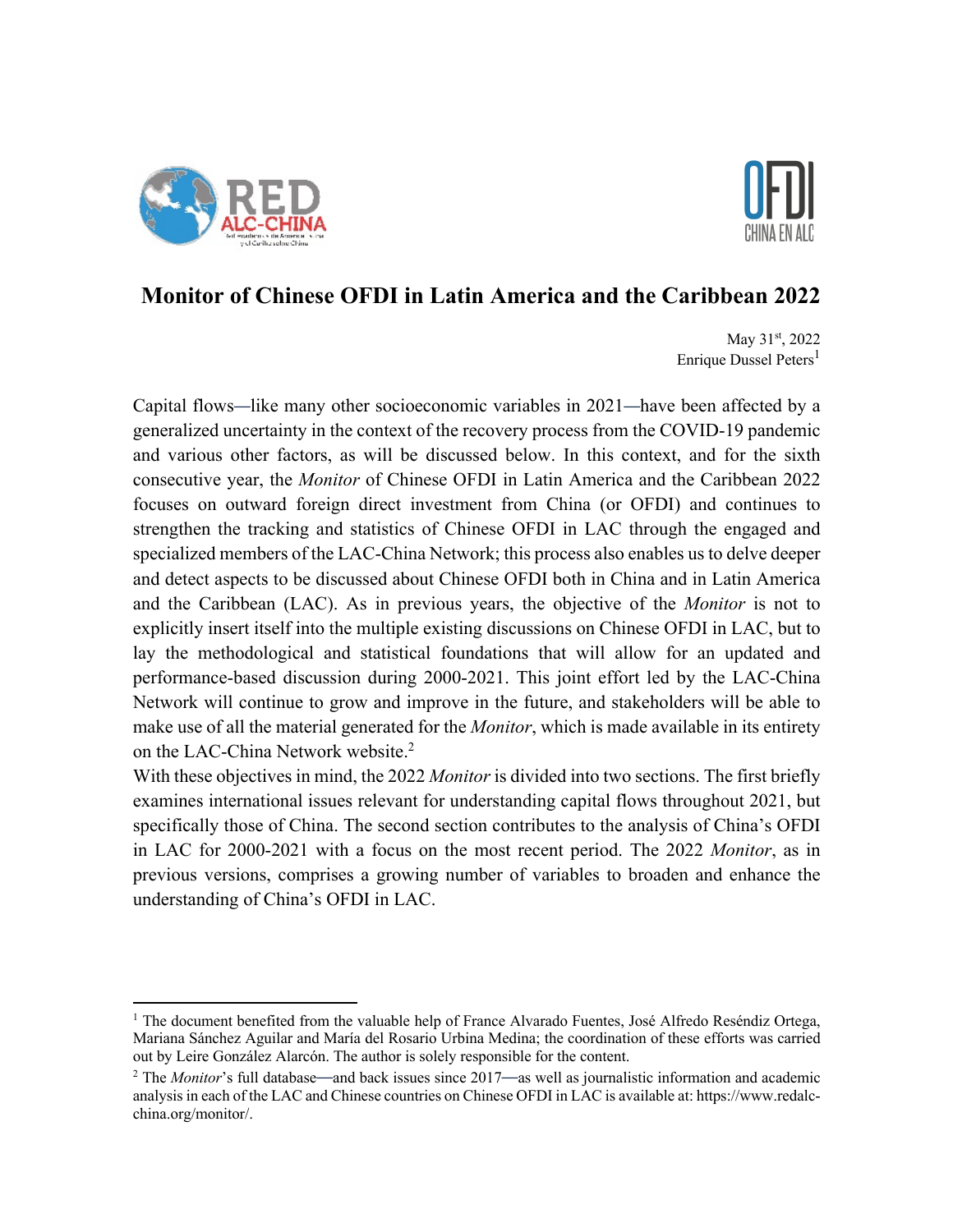



#### **1. International and regional context of Chinese OFDI in LAC**

The year 2021 and the first quarter of 2022 have been extremely complex from a global perspective and for LAC, permeated by widespread uncertainty, the continuation of the COVID-19 pandemic and a significant economic recovery, although fractured by Russia's invasion of Ukraine, major inflationary processes, rising interest rates and serious disruptions in the global supply chain of goods and services.

These global trends, according to the IMF (2022), have contributed to global GDP falling from 6.1% in 2021 to 3.6% in 2022 and 2023; the latest IMF projections in April 2022 decreased 0.8% and 0.2% for 2022 and 2023. <sup>3</sup> According to the same source, the United States should grow by 3.7% and 2.3% in 2022 and 2023 (after having grown 5.7% in 2021), while China is expected to grow by 4.4% and 4.5% (in 2021 its GDP growth was 8.1%). While GDP growth in 2021 was statistical and part of a "rebound effect", it nevertheless reflects important differences with regions such as LAC, whose GDP growth in 2022 and 2023 is estimated at 2.5% (after being 6.8% in 2021). The paradox of recovery from 2021 for LAC is evidenced by the entrenchment of pre-pandemic structures and some that have built up since the 2008-2009 crisis, particularly low labor productivity, very low levels of investment, significant difficulties in reducing poverty and extreme poverty, as well as the growing "reprimarization" of LAC's productive apparatus and exports (Bárcena 2022).

The deepening confrontation between the United States and China during 2021 and the first quarter of 2022 is an aspect that is also greatly affecting capital flows. In addition to the measures imposed since 2018 by the United States against China—increased tariffs on Chinese imports and restrictions on its technological exports, on Chinese investments in the US, on the financing of Chinese companies in the US stock market and on a growing group of Chinese companies (entity list) (Dussel Peters 2022; Mancuso 2021; USTR 2022)—, in 2022 the Treasury Department highlighted from an American perspective the concept of "friend-shoring", namely: global value chains with countries that are trustworthy and with which the US shares a "set of norms and values on how to operate the global economy"; all this occurred in the midst of the confrontation with China and the modernization of the Bretton Woods institutions, which in the third decade of the  $21<sup>st</sup>$  century (Yellen 2022) were no longer sufficient. China, for their part, has not only sought to abolish discriminatory export controls and link them to national security policies and international cooperation based on multilateralism (State Council 2021), it has also introduced a Global Security Initiative (Xi 2022) explicitly against unilateral measures by large economies. Global economic recovery and a new global governance, from this perspective, depend on the advancement of "high quality development" and a "new development paradigm". In 2021, international trade

<sup>&</sup>lt;sup>3</sup> UNCTAD (2022/c/d) estimates that Russia's invasion of Ukraine will impact GDP decline by 1% in 2022, particularly in developing countries: inflation in general, and especially in food (Ukraine and Russia account for 53% of global trade in oil and sunflower seeds and 27% in wheat), will affect developing countries and their poorest population.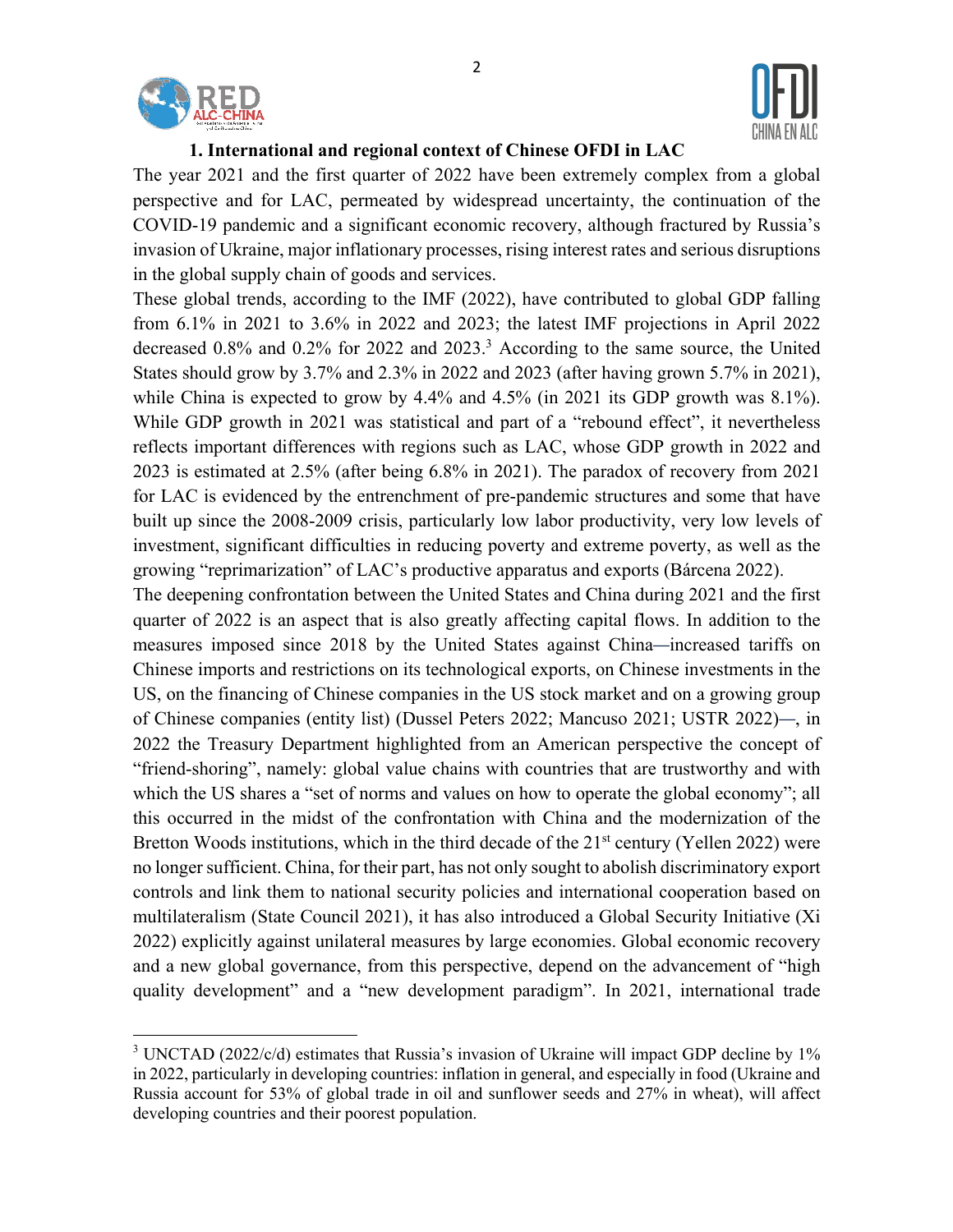

managed to exceed pre-COVID-19 levels in most countries and sectors, particularly in commodity-exporting developing countries, although with downward expectations in 2022 in the face of the generalized uncertainty described above (UNCTAD 2022/c).

In 2020, global foreign investment flows (FDI) fell by 35%, one of their worst performances ever, particularly in developed countries (-58%), and was -8% for developing countries, mainly due to resilience in Asian countries (6.7%) and China (increased by 18.8%); in LAC FDI plummeted -45% (UNCTAD 2021). Outward FDI (or OFDI) also fell by 39.3% in 2020, in the United States and China -0.8 and -2.2% (UNCTAD 2021), respectively. Thus, China was the second largest exporter of FDI during 2018-2020 with 12.12% of global OFDI, only after Japan (with 12.73%). If we include Hong Kong—with 6.06% of global OFDI during said period—China would be by far the main source of global OFDI, with 18.18% during 2018-2020. However, in 2021—thanks to preliminary information for the first half of the year—UNCTAD (2021, 2022/a) highlights that the recovery of FDI has been generally spectacular—also a result of the 2020 downturn—with a 77% rebound, but highly uneven at the regional level and in favor of industrialized countries (who were the most affected in 2020). UNCTAD estimates that in 2021 LAC will recover with pre-COVID-19 levels. While new investments (greenfield type) in 2021 would remain 30% below 2019, in general mergers and acquisitions (M&A) were the growth driver of the global FDI recovery: in services, for example, M&A transactions increased by more than 50% (UNCTAD 2022/a:2). The same source does not present estimates for OFDI in 2021.

### **2. Main trends of Chinese OFDI in LAC during 2000-2021**

Three aspects are worth mentioning before starting with the main results of Chinese OFDI in LAC. First, we must emphasize the importance of the definition of OFDI transactions—as opposed to infrastructure projects, for example (Dussel Peters 2021)—and that only transactions that have been carried out are included. These aspects are critical to understand the substantive differences with other databanks such as the China Global Investment Tracker (CGIT 2022)—and they have a confusing definition of OFDI—or on the basis of announced FDI transactions (ECLAC 2022).

Second. Interestingly, the National Development and Reform Commission (NDRC) from 12.27.2021 onwards permitted FDI in China in the automotive sector for the first time to exceed 50% of equity capital. Regarding regulations for Chinese OFDI—analyzed in previous issues of the OFDI *Monitor* based on the regulation issued by the NDRC in December 2017—the Ministries of Commerce and the Environment established for the first time 22 chapters for OFDI and trade in which they required Chinese companies to comply with Chinese and international norms and standards for environmental prevention and protection; i.e., local and national standards of the target country are not adequate enough for Chinese companies (MOFCOM 2021). While these guidelines are not legally binding, they do reflect a growing concern on the part of the Chinese public sector. It is also important to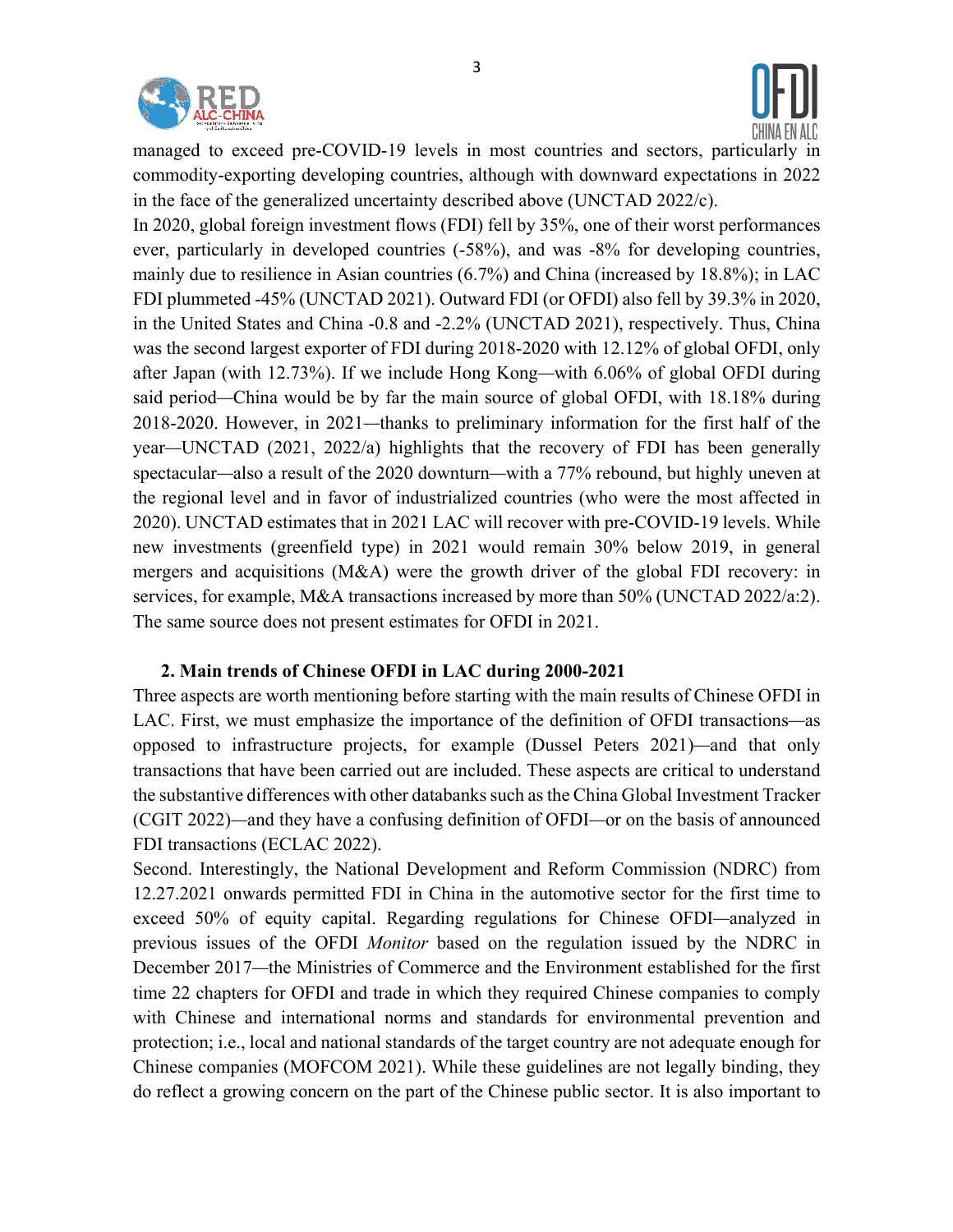



note that institutions such as CEBC (2021) and FARN (2021) are gradually conducting regional and structured studies on Chinese OFDI in LAC.

#### **2.1. Chinese OFDI in LAC: General trends**

Chinese OFDI in 2021 was \$145.19 billion, slightly lower than the peak in 2015, while FDI was \$179 billion. As a result, the OFDI/FDI ratio would appear to have stagnated during 2019-2021 at 81.52%, well below the 146.70% of 2016 (Figure 1). This result is due to the significant performance of FDI and OFDI during both the same period and in 2021: the global and Chinese dynamics described above are instrumental in understanding their performance.



The *Monitor*'s methodology described above makes it possible to establish 524 Chinese OFDI transactions in LAC up to 2021 and several aggregate characteristics (Table 1).

First. In contrast to the substantive recovery and growth of LAC FDI in 2021—with a growth of 67.9% after a fall of -45.4% in 2020—, Chinese OFDI to LAC continued its slide in 2021, with a growth of -1.1%. In other words, in 2021 Chinese OFDI represented 49.62% of its 2019 amount. Second. It is important to gauge—but not overestimate—Chinese OFDI in LAC, which has grown significantly in LAC, representing 10.44% of LAC FDI in 2020, although it fell to 6.15% in 2021 because it did not recover in the same way as total FDI to LAC; everything indicates that Chinese OFDI will continue to grow significantly in the medium and long term. However, it is also worth noting that beyond its dynamism in the last decade, it still represents relatively low levels with respect to other variables: in 2015-2021 it participated with 0.90% and 0.18% of gross fixed capital formation and GDP; in 2021, additionally, 93.85% of LAC FDI was from non-Chinese sources.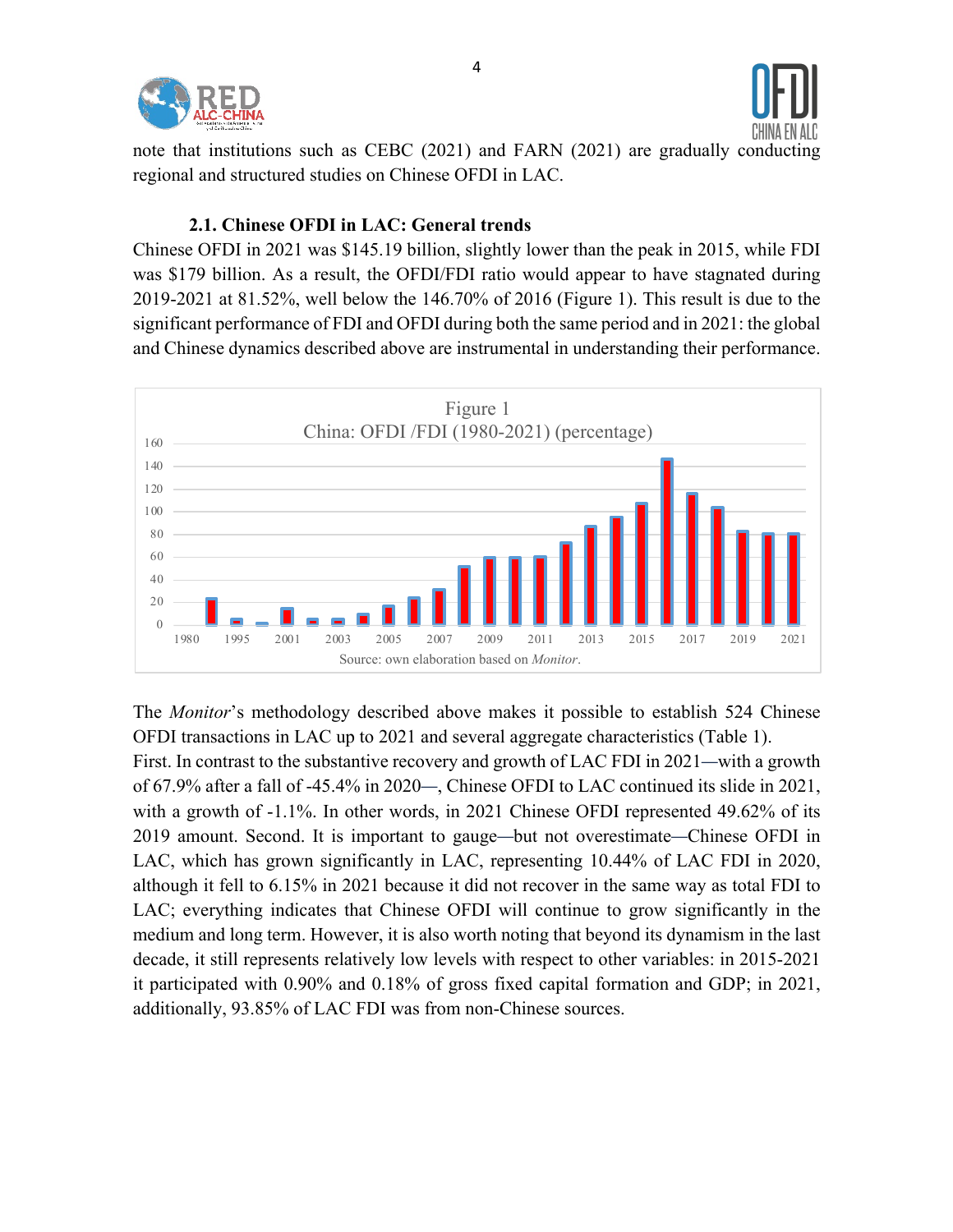



|--|--|

Latin America and the Caribbean: Relevance of China´s OFDI (2000-2021) (percentage over respective variable)

|           | Regional FDI | Gross formation of fixed capital | <b>GDP</b> |
|-----------|--------------|----------------------------------|------------|
| 2010      | 13.75        | 2.09                             | 0.43       |
| 2011      | 4.91         | 0.81                             | 0.17       |
| 2012      | 0.77         | 0.12                             | 0.03       |
| 2013      | 5.22         | 0.75                             | 0.16       |
| 2014      | 7.65         | 0.97                             | 0.20       |
| 2015      | 6.30         | 0.88                             | 0.19       |
| 2016      | 7.63         | 1.07                             | 0.21       |
| 2017      | 9.26         | 1.40                             | 0.26       |
| 2018      | 7.17         | 1.06                             | 0.20       |
| 2019      | 11.36        | 1.77                             | 0.29       |
| 2020      | 10.44        |                                  | 0.16       |
| 2021      | 6.15         |                                  | 0.15       |
| 2000-2004 | 1.44         | 0.24                             | 0.04       |
| 2005-2009 | 3.47         | 0.46                             | 0.09       |
| 2010-2014 | 6.14         | 0.91                             | 0.19       |
| 2015-2021 | 8.18         | 1.22                             | 0.29       |
| 2000-2021 | 5.93         | 0.90                             | 0.18       |

Source: own elaboration based on UNCTAD (2021 y 2022/a).

Table 2 discusses several of the main characteristics of Chinese OFDI during 2000-2021. In addition to the trend of growing transactions, amount and employment generated by Chinese OFDI in LAC, at least four aspects stand out. First, the considerable trend to increase the share of mergers and acquisitions (M&A) involving Chinese OFDI in LAC, which increased from 11.86% during 2000-2004 to 83% during 2015-2021; in 2020 it even reached 92.74%. Second, it was M&A that was the main cause of the downward trend in employment generated per transaction in the most recent period (2015-2021); if new investments (greenfield) generated 1,692 jobs per transaction during 2015-2021, for M&A it was 1,174 jobs. Third, it is striking that the amount of Chinese M&A OFDI per transaction in LAC is significantly higher than those of new transactions, at \$485 and \$145 million during 2015- 2021 (Table 2). Fourth, and as a result of the above trends, OFDI employment intensity (amount of OFDI/employment) is significantly higher for M&A transactions relative to new investments; during 2000-2021 and 2015-2021 it was 0.50 and 0.41 (and 0.15 and 0.09 for new investments). These trends will be rounded off with the analysis in the following sections in order to understand the important recent changes in Chinese OFDI in LAC.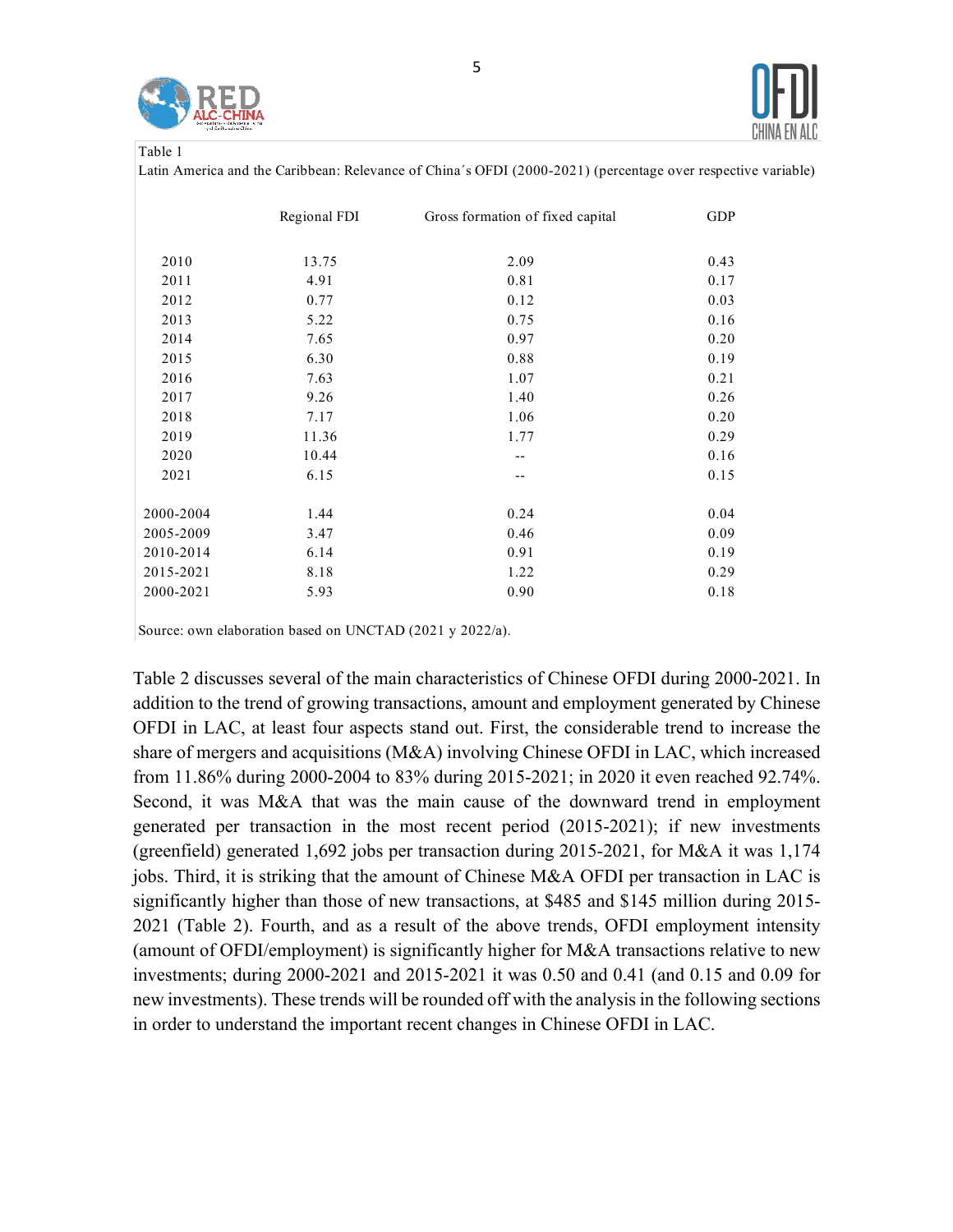



Table 2

LAC: Chinese OFDI, Main Aggregated Characteristics (2000-2021)

|           |                |                    | Employment |                                                                   |               |              |
|-----------|----------------|--------------------|------------|-------------------------------------------------------------------|---------------|--------------|
|           | Transactions   | <b>OFDI</b> Amount | (number of | OFDI Amount /                                                     | OFDI Amount / | Employment / |
|           | (number)       | (\$US millions)    | employees) | Transactions                                                      | Employment    | Transactions |
|           |                |                    |            | Total Chinese OFDI                                                |               |              |
| 2016      | 37             | 12,849             | 33,342     | 347                                                               | 0.39          | 901          |
| 2017      | 68             | 16,184             | 72,398     | 238                                                               | 0.22          | 1,065        |
| 2018      | 62             | 12,529             | 52,262     | 202                                                               | 0.24          | 843          |
| 2019      | 31             | 18,228             | 24,492     | 588                                                               | 0.74          | 790          |
| 2020      | 33             | 9,145              | 183,568    | 277                                                               | 0.05          | 5,563        |
| 2021      | 24             | 9,045              | 29,008     | 377                                                               | 0.31          | 1,209        |
| 2000-2004 | 15             | 4,639              | 13,104     | 309                                                               | 0.35          | 874          |
| 2005-2009 | 62             | 17,122             | 34,113     | 276                                                               | 0.50          | 550          |
| 2010-2014 | 154            | 60,962             | 112,276    | 396                                                               | 0.54          | 729          |
| 2015-2021 | 269            | 80,086             | 395,736    | 298                                                               | 0.20          | 1,471        |
| 2000-2021 | 524            | 171,854            | 584,237    | 328                                                               | 0.29          | 1,115        |
|           |                |                    |            |                                                                   |               |              |
|           |                |                    |            | Mergers and Acquisitions (M&A)                                    |               |              |
| 2016      | 18             | 11,816             | 26,483     | 656                                                               | 0.45          | 1,471        |
| 2017      | 32             | 11,267             | 52,472     | 352                                                               | 0.21          | 1,640        |
| 2018      | 29             | 9,843              | 31,304     | 339                                                               | 0.31          | 1,079        |
| 2019      | 19             | 12,377             | 11,752     | 651                                                               | 1.05          | 619          |
| 2020      | 20             | 8,481              | 14,941     | 424                                                               | 0.57          | 747          |
| 2021      | 10             | 4,882              | 6,028      | 488                                                               | 0.81          | 603          |
| 2000-2004 | $\overline{c}$ | 550                | 5,950      | 275                                                               | 0.09          | 2,975        |
| 2005-2009 | 28             | 9,536              | 21,211     | 341                                                               | 0.45          | 758          |
| 2010-2014 | 52             | 44,210             | 51,872     | 850                                                               | 0.85          | 998          |
| 2015-2021 | 137            | 66,450             | 160,865    | 485                                                               | 0.41          | 1,174        |
| 2000-2021 | 219            | 120,746            | 239,898    | 551                                                               | 0.50          | 1,095        |
|           |                |                    |            | New Investments (greenfield)                                      |               |              |
| 2016      | 19             | 1,033              | 6,859      | 54                                                                | 0.15          | 361          |
| 2017      | 36             | 4,916              | 19,926     | 137                                                               | 0.25          | 554          |
| 2018      | 33             | 2,687              | 20,958     | 81                                                                | 0.13          | 635          |
| 2019      | 12             | 5,851              | 12,740     | 488                                                               | 0.46          | 1,062        |
| 2020      | 13             | 664                | 168,627    | 51                                                                | 0.00          | 12,971       |
| 2021      | 14             | 4,163              | 22,980     | 297                                                               | 0.18          | 1,641        |
| 2000-2004 | 13             | 4,089              | 7,154      | 315                                                               | 0.57          | 550          |
| 2005-2009 | 34             | 7,587              | 12,902     | 223                                                               | 0.59          | 379          |
| 2010-2014 | 102            | 16,752             | 60,404     | 164                                                               | 0.28          | 592          |
| 2015-2021 | 156            | 22,680             | 263,879    | 145                                                               | 0.09          | 1,692        |
| 2000-2021 | 305            | 51,108             | 344,339    | 168                                                               | 0.15          | 1,129        |
|           |                |                    |            | $M \& A$ (percentage, with respect to respective to annual total) |               |              |
| 2016      | 48.65          | 91.96              | 79.43      | 189.04                                                            | 115.78        | 163.27       |
| 2017      | 47.06          | 69.62              | 72.48      | 147.95                                                            | 96.06         | 154.01       |
| 2018      | 46.77          | 78.56              | 59.90      | 167.95                                                            | 131.15        | 128.06       |
| 2019      | 61.29          | 67.90              | 47.98      | 110.79                                                            | 141.51        | 78.29        |
| 2020      | 60.61          | 92.74              | 8.14       | 153.02                                                            | 1139.42       | 13.43        |
| 2021      | 41.67          | 53.98              | 20.78      | 129.54                                                            | 259.75        | 49.87        |
| 2000-2004 | 13.33          | 11.86              | 45.41      | 88.93                                                             | 26.11         | 340.54       |
| 2005-2009 | 45.16          | 55.69              | 62.18      | 123.32                                                            | 89.57         | 137.68       |
| 2010-2014 | 33.77          | 72.52              | 46.20      | 214.77                                                            | 156.97        | 136.82       |
| 2015-2021 | 50.93          | 82.97              | 40.65      | 162.92                                                            | 204.12        | 79.82        |
| 2000-2021 | 41.79          | 70.26              | 41.06      | 168.11                                                            | 171.11        | 98.25        |
|           |                |                    |            |                                                                   |               |              |

Source: own elaboration based on *Monitor*.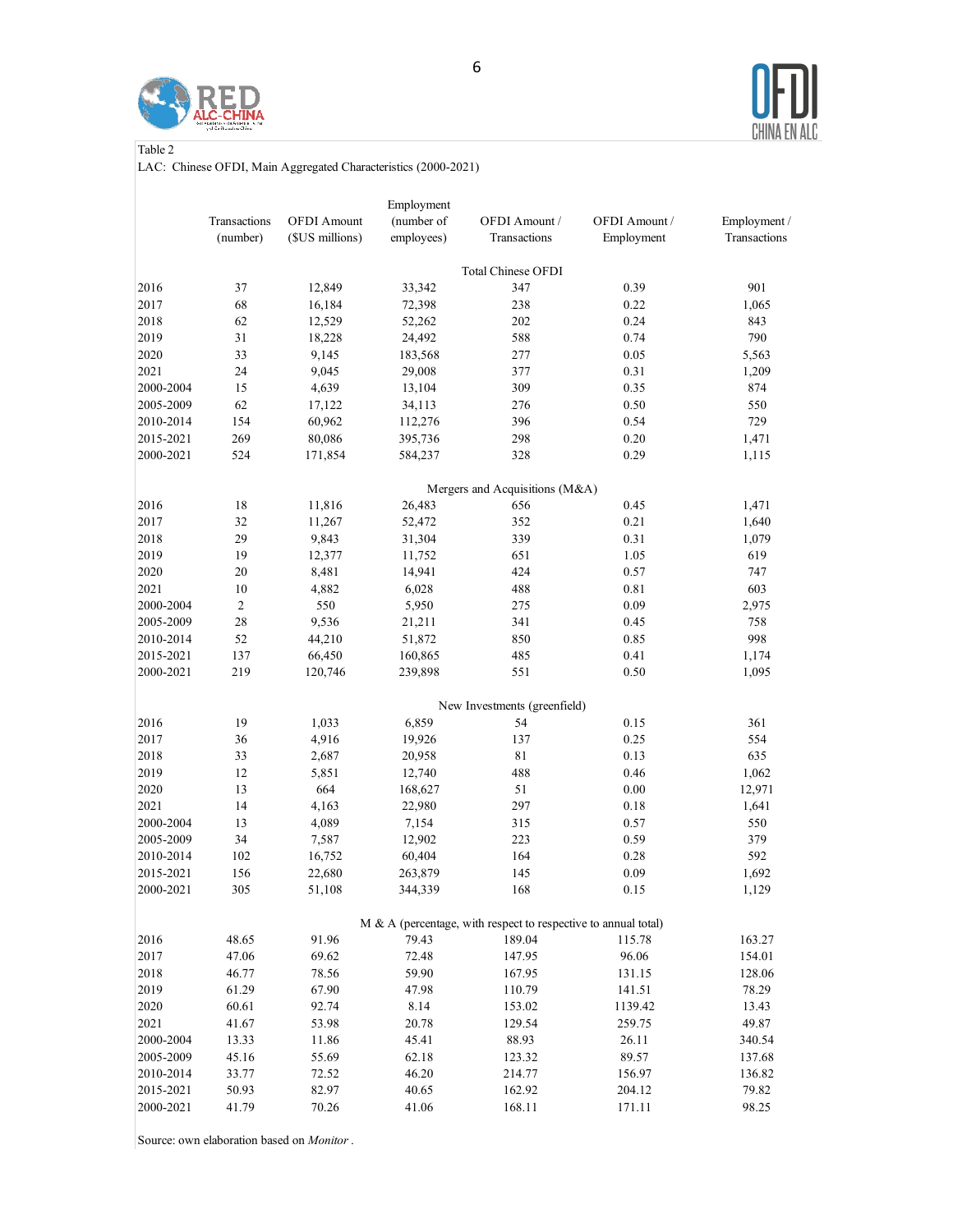



**2.2. Chinese OFDI by country of destination**

Chinese OFDI has undergone a significant process of diversification in the different LAC countries during the period under analysis: while during 2000-2004 Brazil alone accounted for 76.86% of the amount of Chinese OFDI in LAC, during the most recent period, 2015- 2021, it fell to 39.09%. For 2000-2021 Brazil and Argentina accounted for 44.06% of the amount of Chinese OFDI and 33.27% of the employment generated, and in 2015-2021 this fell to 44.64% and 32.15% (Table 3). In contrast, in the most recent period, new LAC countries have become the most dynamic recipients of Chinese OFDI: Brazil continued to be the main recipient of Chinese OFDI during 2015-2021, although Chile (with 21.15% of regional OFDI), Mexico (17.85%) and Peru (16.43%) are the most dynamic countries. Countries such as Ecuador and especially Venezuela have drastically decreased Chinese OFDI for the most recent period, while the Caribbean and Central America accumulated 24 transactions for \$2.88 billion during 2015-2021.

| Table 3<br>LAC: China's OFDI by Main Recipient Countries (2000-2021) |                     |                         |           |                |           |                |                   |                         |                  |                         |                  |
|----------------------------------------------------------------------|---------------------|-------------------------|-----------|----------------|-----------|----------------|-------------------|-------------------------|------------------|-------------------------|------------------|
|                                                                      | 2000-2004           | 2005-2009               | 2010-2014 | 2015-2021      | 2000-2021 | 2016           | 2017              | 2018                    | 2019             | 2020                    | 2021             |
| Argentina                                                            |                     |                         |           |                |           |                |                   |                         |                  |                         |                  |
| Number of Transactions                                               | $\bf{0}$            | 1                       | 11        | 28             | 40        | 3              | 6                 | 8                       | 3                | $\overline{c}$          | 6                |
| Amount of OFDI                                                       | $\bf{0}$            | $\overline{4}$          | 10,322    | 4,439          | 14,765    | 215            | 1,460             | 638                     | 346              | 166                     | 1,616            |
| Employment                                                           | $\ddot{\mathbf{0}}$ | 200                     | 7,003     | 18,808         | 26,011    | 670            | 5,784             | 5,086                   | 1,820            | 1,101                   | 4,347            |
| Bolivia                                                              |                     |                         |           |                |           |                |                   |                         |                  |                         |                  |
| Number of Transactions                                               | $\bf{0}$            | $\,2\,$                 | 3         | 6              | 11        | $\overline{2}$ | $\sqrt{3}$        | $\bf{0}$                | $\,1$            | $\bf{0}$                | $\bf{0}$         |
| Amount of OFDI                                                       | $\bf{0}$            | 22                      | 59        | 2,360          | 2,440     | $\tau$         | 53                | $\bf{0}$                | 2,300            | $\mathbf{0}$            | $\bf{0}$         |
| Employment                                                           | $\ddot{\mathbf{0}}$ | 67                      | 119       | 1,409          | 1,595     | 244            | 90                | $\bf{0}$                | 1.075            | $\mathbf{0}$            | $\theta$         |
| Brazil                                                               |                     |                         |           |                |           |                |                   |                         |                  |                         |                  |
| Number of Transactions                                               | 6                   | 9                       | 45        | 90             | 150       | 122            | 30                | Ĭ.                      | 1.075            |                         |                  |
| Amount of OFDI                                                       | 3,565               | 667                     | 25,415    | 31,309         | 60,956    | 5,936          | 6,468             | 2,162                   | 3,577            | 2,034                   | 5,813            |
|                                                                      |                     |                         |           |                |           |                |                   |                         |                  |                         |                  |
| Employment                                                           | 6,303               | 6,407                   | 47,232    | 108,405        | 168,347   | 18,584         | 32,201            | 28,473                  | 452              | 8,844                   | 5,901            |
| Chile                                                                |                     |                         |           |                |           |                |                   |                         |                  |                         |                  |
| Number of Transactions                                               | $\bf{0}$            | $\overline{4}$          | 11        | 37             | 52        | 3              | $\scriptstyle{7}$ | 9                       | 4                | 10                      | 2                |
| Amount of OFDI                                                       | $\bf{0}$            | 2,339                   | 637       | 16,940         | 19,915    | 215            | 3,014             | 6,413                   | 3,314            | 3,033                   | 640              |
| Employment                                                           | $\bf{0}$            | 328                     | 5,910     | 20,873         | 27,111    | 4,284          | 5,123             | 7,651                   | 1,344            | 1,606                   | 650              |
| Colombia                                                             |                     |                         |           |                |           |                |                   |                         |                  |                         |                  |
| Number of Transactions                                               | $\overline{2}$      | $\overline{4}$          | 9         | 11             | 26        | $\overline{2}$ | $\mathbf{0}$      | $\overline{4}$          | $\mathbf{1}$     | $\overline{\mathbf{3}}$ | $\mathbf{0}$     |
| Amount of OFDI                                                       | 298                 | 2,316                   | 1,446     | 2,198          | 6,259     | $\overline{4}$ | $\mathbf{0}$      | 531                     | 1.000            | 652                     | $\theta$         |
| Employment                                                           | 32                  | 899                     | 2,214     | 104,849        | 107,994   | 275            | $\bf{0}$          | 1,333                   | 350              | 102,821                 | $\bf{0}$         |
| Ecuador                                                              |                     |                         |           |                |           |                |                   |                         |                  |                         |                  |
| Number of Transactions                                               | 3                   | $\overline{2}$          | 4         | $\overline{c}$ | 11        | $\,1$          | $\bf{0}$          | $\,1\,$                 | $\boldsymbol{0}$ | $\bf{0}$                | $\bf{0}$         |
| Amount of OFDI                                                       | 262                 | 2,052                   | 1,286     | 32             | 3,632     | 31             | $\bf{0}$          | $\,1\,$                 | $\boldsymbol{0}$ | $\bf{0}$                | $\boldsymbol{0}$ |
| Employment                                                           | 698                 | 1,344                   | 22,717    | 276            | 25,035    | 250            | $\mathbf{0}$      | 26                      | $\boldsymbol{0}$ | $\mathbf{0}$            | $\mathbf{0}$     |
| Mexico                                                               |                     |                         |           |                |           |                |                   |                         |                  |                         |                  |
| Number of Transactions                                               | 3                   | 11                      | 23        | 75             | 112       | 6              | 24                | 12                      | 7                | 8                       | 8                |
| Amount of OFDI                                                       | 500                 | 588                     | 1,789     | 14,292         | 17,169    | 5,581          | 2,755             | 758                     | 1,004            | 1,385                   | 876              |
| Employment                                                           | 5,721               | 6,799                   | 9,201     | 118,927        | 140,648   | 6,955          | 18,249            | 4,538                   | 4,770            | 62,200                  | 17,290           |
|                                                                      |                     |                         |           |                |           |                |                   |                         |                  |                         |                  |
| Peru                                                                 |                     |                         |           |                |           |                |                   |                         |                  |                         |                  |
| Number of Transactions                                               | $\ddot{\mathbf{0}}$ | 11                      | 15        | 12             | 38        | $\mathbf{1}$   | 3                 | $\,2$                   | $\overline{4}$   | 1                       | $\theta$         |
| Amount of OFDI                                                       | $\bf{0}$            | 5,403                   | 11.311    | 13,156         | 29,870    | 6              | 1,635             | 1,311                   | 6,349            | 1.355                   | $\theta$         |
| Employment                                                           | $\bf{0}$            | 9,580                   | 9,216     | 22,429         | 41,225    | 195            | 8,300             | 905                     | 8,529            | 1,500                   | $\mathbf{0}$     |
| Venezuela                                                            |                     |                         |           |                |           |                |                   |                         |                  |                         |                  |
| Number of Transactions                                               | $\mathbf{1}$        | $\overline{4}$          | 10        | $\overline{c}$ | 17        | $\mathbf{1}$   | $\mathbf{0}$      | $\bf{0}$                | $\boldsymbol{0}$ | $\bf{0}$                | $\bf{0}$         |
| Amount of OFDI                                                       | 13                  | 382                     | 398       | 827            | 1,620     | 549            | $\bf{0}$          | $\bf{0}$                | $\boldsymbol{0}$ | $\theta$                | $\Omega$         |
| Employment                                                           | 350                 | 1,251                   | 3,855     | 6,214          | 11,670    | 214            | $\bf{0}$          | $\bf{0}$                | $\boldsymbol{0}$ | $\bf{0}$                | $\boldsymbol{0}$ |
| Caribbean                                                            |                     |                         |           |                |           |                |                   |                         |                  |                         |                  |
| Number of Transactions                                               | $\bf{0}$            | $1\,$                   | 10        | 17             | 28        | $\,1$          | 3                 | $\overline{4}$          | $\mathfrak z$    | $\overline{2}$          | $\mathbf{1}$     |
| Amount of OFDI                                                       | $\ddot{\mathbf{0}}$ | 320                     | 6,299     | 2,050          | 8,669     | 72             | 684               | 335                     | 155              | 284                     | 100              |
| Employment                                                           | $\ddot{\mathbf{0}}$ | 200                     | 6,623     | 11,133         | 17,956    | 1,000          | 1,900             | 827                     | 647              | 4,600                   | 820              |
| Central America                                                      |                     |                         |           |                |           |                |                   |                         |                  |                         |                  |
| Number of Transactions                                               | $\bf{0}$            | $\overline{\mathbf{3}}$ | 5         | $\overline{7}$ | 15        | $\mathbf{1}$   | $\mathbf{0}$      | $\overline{\mathbf{3}}$ | $\mathbf{1}$     | $\mathbf{0}$            | $\theta$         |
| Amount of OFDI                                                       | $\bf{0}$            | 109                     | 622       | 830            | 1,562     | 180            | $\bf{0}$          | 43                      | 36               | $\bf{0}$                | $\bf{0}$         |
| Employment                                                           | $\bf{0}$            | 155                     | 1,058     | 6,862          | 8,075     | 270            | $\bf{0}$          | 5,067                   | 1,100            | $\bf{0}$                | $\boldsymbol{0}$ |
|                                                                      |                     |                         |           |                |           |                |                   |                         |                  |                         |                  |
| LAC TOTAL                                                            |                     |                         |           |                |           |                |                   |                         |                  |                         |                  |
| Number of Transactions                                               | 15                  | 62<br>17.122            | 154       | 269            | 524       | 37             | 68                | 62<br>12.529            | 31               | 33<br>9.145             | 24               |
| Amount of OFDI                                                       | 4,639               |                         | 60,962    | 80,086         | 171,854   | 12,849         | 16,184            |                         | 18,228           |                         | 9,045            |
| Employment                                                           | 13.104              | 34.113                  | 112.276   | 395,736        | 584,237   | 33.342         | 72.398            | 52.262                  | 24,492           | 183,568                 | 29,008           |

Source: own elaboration based on *Monitor*.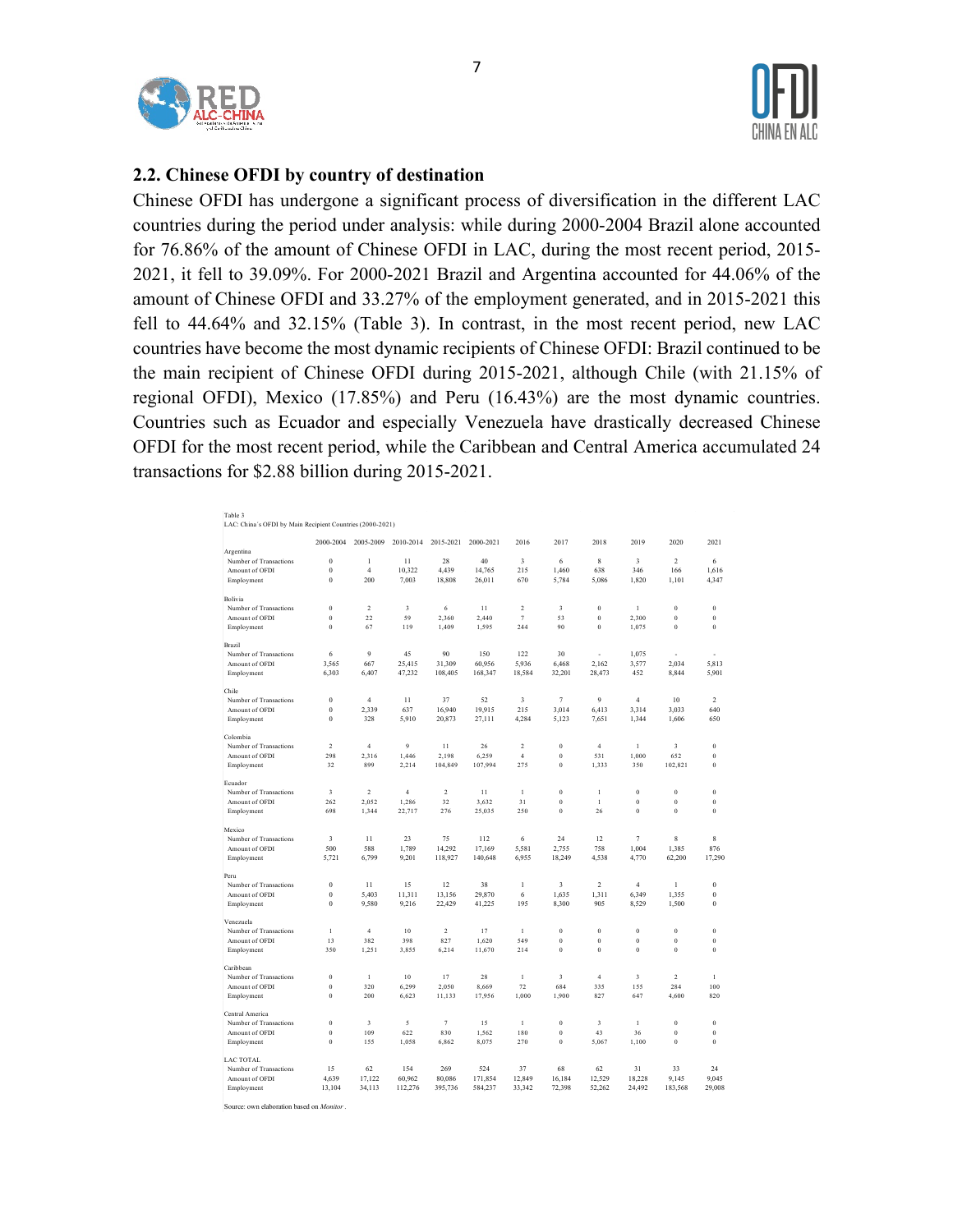



At least two aspects stand out. On the one hand, the relatively high amount of OFDI per transaction for Chile (of \$458 million) during 2015-2021, a performance associated with Chinese OFDI in specific sectors in Chile (see section 2.3.). On the other hand, Colombia presents a very high employment per transaction ratio during 2015-2021 linked to Didi's Chinese OFDI in 2020 (see section 2.6.).

## **2.3. Chinese OFDI by sector**

The information provided by the *Monitor* makes it possible to elaborate in detail the discussion on the "reprimarization" of LAC, specifically the ones linked to China's OFDI. Two aspects stand out.

On the one hand, it is important to understand the profound diversification of Chinese OFDI in LAC from an aggregate sectoral perspective: while in 2005-2009 raw materials accounted for 95.09% of the amount of OFDI and 69.54% of the employment generated, in 2015-2021 they fell to 45.68% and 16.13%. Figure 2 reflects that manufacturing activities, and especially services and other such oriented activities, increased considerably; the latter accounted for 33.79% of OFDI and 61.55% of employment generated in 2015-2021. Chinese OFDI in LAC directed towards the purchase of technology is even lower, accounting for only 2.27% during 2000-2021.



This diversification process is even more evident from a disaggregated perspective. Table 4 presents in more detail how Metals, minerals and mining reached more than 80% of OFDI and 50% of employment generated in 2000-2004 and 2005-2009 but fell to 26.54% and 11.67% in 2015-2021. Diversification has been present in both OFDI and its generated employment: while the energy sector is responsible for 38.94% of OFDI in the last period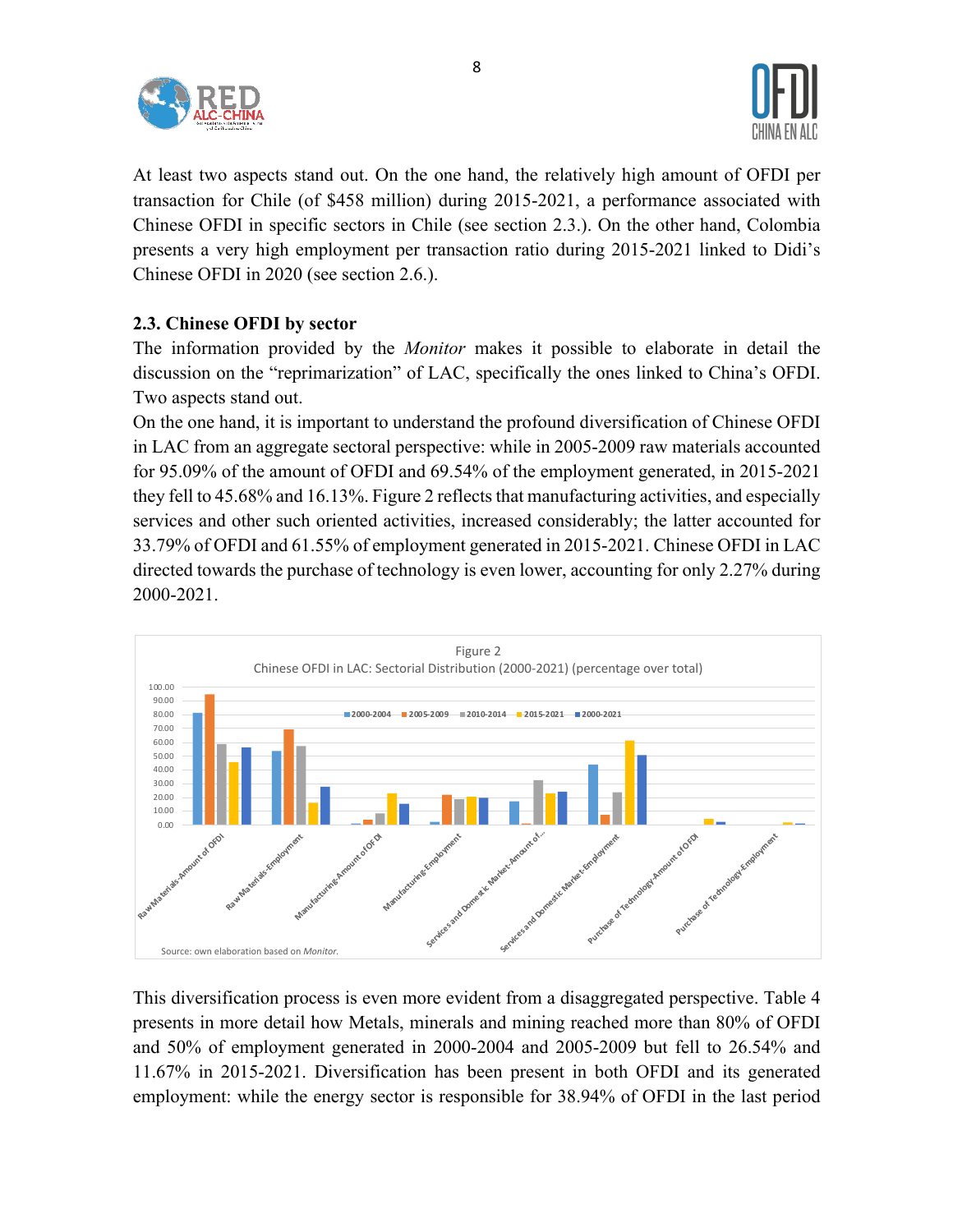



2015-2021, transportation (both sales services and ports and airports) and auto partsautomotive generated 47.92% and 37.75% of employment. Additionally, the database allows a more detailed analysis within the same sectors: in energy, for example, Chinese OFDI projects have changed significantly, since historically they were focused on the generation and distribution of fossil energy but, in the 2015-2021 period, they were linked to renewable energies and led by companies such as Envision and Trina Solar Energy, among others.

| Table 4                                                                                     |           |           |           |           |           |  |  |  |  |  |
|---------------------------------------------------------------------------------------------|-----------|-----------|-----------|-----------|-----------|--|--|--|--|--|
| Latin America and the Caribbean: Chinese OFDI by Sector (2000-2021) (percentage over total) |           |           |           |           |           |  |  |  |  |  |
|                                                                                             |           |           |           |           |           |  |  |  |  |  |
|                                                                                             | 2000-2004 | 2005-2009 | 2010-2014 | 2015-2021 | 2000-2021 |  |  |  |  |  |
|                                                                                             |           |           |           |           |           |  |  |  |  |  |
| Metals, minerals and mining - OFDI                                                          | 81.39     | 89.98     | 37.64     | 26.54     | 38.01     |  |  |  |  |  |
| Metals, minerals and mining - Employn                                                       | 53.79     | 49.78     | 28.46     | 11.67     | 18.06     |  |  |  |  |  |
| Energy - OFDI                                                                               | 0.00      | 1.87      | 31.87     | 38.94     | 31.85     |  |  |  |  |  |
| Energy - Employment                                                                         | 0.00      | 0.56      | 33.49     | 5.19      | 10.25     |  |  |  |  |  |
| Telecommunications - OFDI                                                                   | 7.55      | 0.28      | 2.83      | 2.25      | 2.40      |  |  |  |  |  |
| Telecommunications - Employment                                                             | 2.08      | 0.95      | 7.75      | 5.24      | 5.40      |  |  |  |  |  |
| Electronics - OFDI                                                                          | 0.06      | 1.01      | 3.90      | 7.73      | 5.55      |  |  |  |  |  |
| Electronics - Employment                                                                    | 0.13      | 8.07      | 3.29      | 5.54      | 5.14      |  |  |  |  |  |
| Autoparts and Automobiles - OFDI                                                            | 0.00      | 0.18      | 1.90      | 6.04      | 3.87      |  |  |  |  |  |
| Autoparts and Automobiles - Employm                                                         | 0.00      | 2.04      | 8.71      | 37.75     | 23.21     |  |  |  |  |  |
| Transportation - OFDI                                                                       | 9.70      | 0.00      | 0.48      | 2.97      | 1.99      |  |  |  |  |  |
| Transportation - Employment                                                                 | 41.97     | 0.00      | 5.01      | 47.92     | 36.74     |  |  |  |  |  |

Source: own elaboration based on *Monitor*.

### **2.4. Chinese OFDI in LAC by type of ownership**

Public ownership—understood as the sum of central government enterprises, provinces, municipalities, and cities (Dussel Peters 2015)—have been the main source of Chinese OFDI in LAC, accounting for 76.75% of OFDI and 42.77% of employment during 2000-2021 (Table 5). Starting from very high shares of Chinese SOEs in the first decade of the 21st century, this has declined during 2015-2021, with 66.03% and 30.37% of OFDI and employment generated. Three recent trends are striking.

First, that since 2019 the share of public sector-owned enterprises in Chinese OFDI in LAC again accounted for more than 85%, although their share in employment continued to fall. Second, that during 2015-2021 the amount per transaction of publicly owned OFDI would be 81.24% higher than the total (or \$540 million for public and \$159 million for private sector). Third, as a result of the above trends, China's privately owned OFDI has dramatically increased its OFDI transactions—they accounted for 63.57% during 2015-2021—and especially employment generation, with 69.63% for the same period. In other words, public OFDI has been concentrated in large capital-intensive transactions.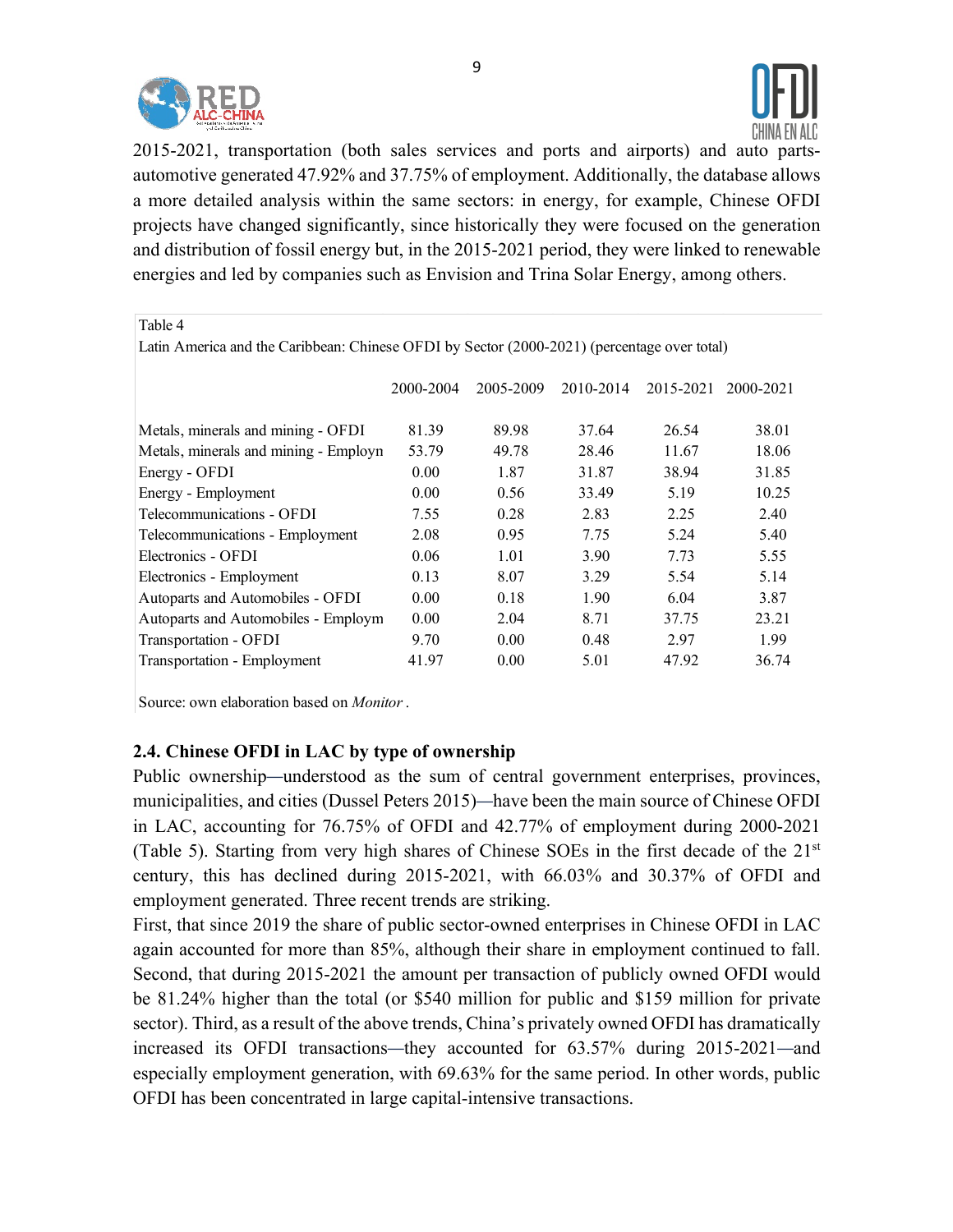



Table 5

LAC: Chinese OFDI by Public Property (2000-2021) (percentage over total)

|           | Transactions (number) | OFDI Amount (\$US<br>millions) | Employment (number<br>of employees) | OFDI Amount/<br>Transactions | OFDI Amount /<br>Employment | Employment/<br><b>Transactions</b> |
|-----------|-----------------------|--------------------------------|-------------------------------------|------------------------------|-----------------------------|------------------------------------|
| 2015      | 23.68                 | 44.61                          | 24.40                               | 188.34                       | 182.85                      | 103.00                             |
| 2016      | 45.95                 | 51.73                          | 60.43                               | 112.59                       | 85.60                       | 131.53                             |
| 2017      | 33.82                 | 70.79                          | 45.47                               | 209.29                       | 155.68                      | 134.44                             |
| 2018      | 35.48                 | 42.25                          | 54.03                               | 119.07                       | 78.20                       | 152.27                             |
| 2019      | 51.61                 | 88.89                          | 59.50                               | 172.23                       | 149.40                      | 115.28                             |
| 2020      | 33.33                 | 90.82                          | 9.29                                | 272.46                       | 977.52                      | 27.87                              |
| 2021      | 45.83                 | 85.64                          | 30.88                               | 186.85                       | 277.32                      | 67.38                              |
| 2000-2004 | 60.00                 | 83.34                          | 55.61                               | 138.89                       | 149.86                      | 92.68                              |
| 2005-2009 | 61.29                 | 89.54                          | 61.33                               | 146.09                       | 145.99                      | 100.07                             |
| 2010-2014 | 50.00                 | 83.30                          | 64.54                               | 166.61                       | 129.06                      | 129.09                             |
| 2015-2021 | 36.43                 | 66.03                          | 30.37                               | 181.24                       | 217.44                      | 83.35                              |
| 2000-2021 | 46.95                 | 76.75                          | 42.77                               | 163.49                       | 179.47                      | 91.10                              |
|           |                       |                                |                                     |                              |                             |                                    |

Source: own elaboration based on *Monitor*.

#### **2.5. Chinese OFDI in LAC by geographic origin of the company in China**

The *Monitor*'s database recently integrated the geographic origin of the parent company in China that carries out OFDI in LAC, with surprising results. At least three aspects are noteworthy. First, the high association of Chinese OFDI in LAC with its geographic origin and ownership (Dussel Peters 2021), for example, for publicly owned firms in Beijing, while firms headquartered in other cities and provinces such as Hong Kong, Guangdong and Shanghai represent mostly private firms.

| Table 6<br>LAC: Chinese OFDI by Geographic Location of the Chinese Firm (2000-2021) |                |        |                      |                |                |                |           |           |                                    |           |           |
|-------------------------------------------------------------------------------------|----------------|--------|----------------------|----------------|----------------|----------------|-----------|-----------|------------------------------------|-----------|-----------|
|                                                                                     | 2016           | 2017   | 2018<br>\$US million | 2019           | 2020           | 2021           | 2000-2004 | 2005-2009 | 2010-2014<br>(average, percentage) | 2015-2021 | 2000-2021 |
| Total                                                                               |                |        |                      |                |                |                |           |           |                                    |           |           |
| Number of Transactions                                                              | 37             | 68     | 62                   | 31             | 33             | 24             | 100.00    | 100.00    | 100.00                             | 100.00    | 100.00    |
| Amount of OFDI                                                                      | 12.849         | 16,184 | 12.529               | 18.228         | 9.145          | 9.045          | 100.00    | 100.00    | 100.00                             | 100.00    | 100.00    |
| Employment                                                                          | 33,342         | 72,398 | 52,262               | 24,492         | 183,568        | 29,008         | 100.00    | 100.00    | 100.00                             | 100.00    | 100.00    |
| Beijing                                                                             |                |        |                      |                |                |                |           |           |                                    |           |           |
| Number of Transactions                                                              | $\tau$         | 12     | 22                   | 14             | 9              | 6              | 26.67     | 37.10     | 38.96                              | 26.28     | 31.30     |
| Amount of OFDI                                                                      | 4.206          | 5.997  | 6.620                | 10.960         | 7.304          | 3.625          | 79.60     | 46.61     | 80.46                              | 48.47     | 60.47     |
| Employment                                                                          | 8,128          | 17.363 | 14,658               | 16,045         | 164,234        | 3,451          | 50.91     | 25.75     | 50.86                              | 52.96     | 50.92     |
| Guangdong                                                                           |                |        |                      |                |                |                |           |           |                                    |           |           |
| Number of Transactions                                                              | $\overline{4}$ | 6      | $7\phantom{.0}$      | 3              | $\mathbf{1}$   | 3              | 26.67     | 4.84      | 9.09                               | 9.56      | 9.35      |
| Amount of OFDI                                                                      | 42             | 163    | 260                  | 1.875          | 3              | 8              | 7.51      | 0.19      | 2.02                               | 2.69      | 2.34      |
| Employment                                                                          | 878            | 2.384  | 2.725                | 367            | 100            | 8,000          | 1.93      | 0.90      | 4.47                               | 3.63      | 3.59      |
| Hong Kong                                                                           |                |        |                      |                |                |                |           |           |                                    |           |           |
| Number of Transactions                                                              | 5              | 5      | $\overline{c}$       | $\mathbf{0}$   | $\overline{c}$ | $\overline{c}$ | 6.67      | 16.13     | 9.09                               | 6.48      | 8.40      |
| Amount of OFDI                                                                      | 89             | 1.024  | 19                   | $\theta$       | 100            | 2,105          | 9.70      | 3.70      | 3.94                               | 4.19      | 4.20      |
| Employment                                                                          | 1.349          | 16.332 | 300                  | $\theta$       | 2,550          | 1,300          | 41.97     | 25.35     | 13.71                              | 5.28      | 8.89      |
| Shanghai                                                                            |                |        |                      |                |                |                |           |           |                                    |           |           |
| Number of Transactions                                                              | 8              | 12     | 8                    | $\overline{c}$ | $\overline{c}$ | $\mathbf{1}$   | 13.33     | 3.23      | 5.84                               | 12.97     | 9.73      |
| Amount of OFDI                                                                      | 740            | 2.156  | 662                  | 1.360          | 266            | 32             | 1.25      | 0.45      | 0.97                               | 6.41      | 3.75      |
| Employment                                                                          | 3.010          | 8.883  | 3.810                | 1.580          | 700            | 1.000          | 1.17      | 1.64      | 2.64                               | 4.60      | 3.97      |
| Other                                                                               |                |        |                      |                |                |                |           |           |                                    |           |           |
| Number of Transactions                                                              | 13             | 33     | 23                   | 12             | 19             | 12             | 26.67     | 38.71     | 37.01                              | 44.71     | 41.22     |
| Amount of OFDI                                                                      | 7,772          | 6,843  | 4.969                | 4.033          | 1,473          | 3,275          | 1.94      | 49.05     | 12.61                              | 38.24     | 29.25     |
| Employment                                                                          | 19.977         | 27.436 | 30.769               | 6,500          | 15,984         | 15,257         | 4.02      | 46.37     | 28.32                              | 33.54     | 32.62     |
| Source: own elaboration based on Monitor.                                           |                |        |                      |                |                |                |           |           |                                    |           |           |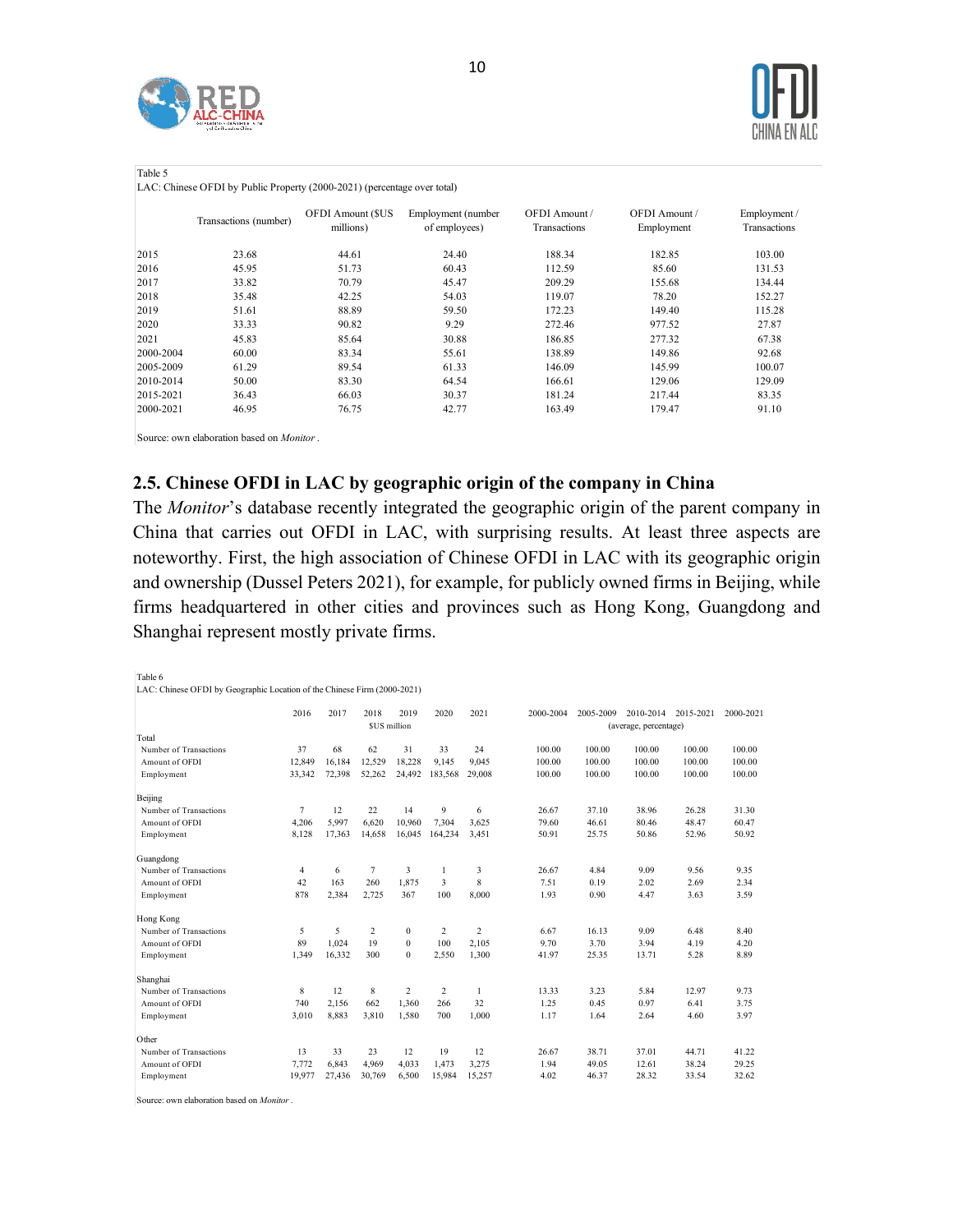



Second, the diversification process noted in previous sections—by country, sector and type of ownership— is also perceived in this item: if way back in 2010-2014, 80.46% of Chinese OFDI in LAC and 50.86% of employment generated was through companies headquartered in Beijing, in 2021 it fell to 40.08% of OFDI and 11.90% of employment; companies headquartered in Guangdong and Hong Kong, for example, accounted for 27.58% of employment generated and 23.27% of Chinese OFDI in LAC in 2021 (Table 6). Third, the increasing and recent territorial diversification of the source of Chinese OFDI in LAC has gone far beyond Guangdong, Hong Kong and Shanghai: in 2021, companies with headquarters in China outside Beijing, Guangdong, Hong Kong and Shanghai, engaged with 36.21% of Chinese OFDI and 52.60% of employment generated; Changzhou, Chongqing, Jiangsu, Shandong and Zhejiang are some of the most dynamic and prominent locations of the new—and predominantly private—Chinese OFDI in LAC.

#### **2.6. Main Chinese companies that carried out OFDI in LAC**

The *Monitor*'s database allows a detailed analysis by company and transaction, as well as by years, periods, and their characteristics in terms of OFDI carried out and employment generated, among other features.

| Table 7                                                                    |                                |                                              |                                            |                                          |                                          |                                          |
|----------------------------------------------------------------------------|--------------------------------|----------------------------------------------|--------------------------------------------|------------------------------------------|------------------------------------------|------------------------------------------|
| Chinese OFDI in LAC: Main 5 Firms according to their OFDI during 2000-2021 |                                |                                              |                                            |                                          |                                          |                                          |
|                                                                            | Transactions<br>$(number)$ (1) | <b>OFDI</b> Amount<br>$(SUS$ millions) $(2)$ | Employment<br>(number of<br>employees) (3) | OFDI Amount/<br>Transactions (2)/<br>(1) | OFDI Amount /<br>Employment (2) /<br>(3) | Employment /<br>Transactions (3)/<br>(1) |
| China Petroleum & Chemical Corporation (SINOPEC)                           | 10                             | 17,277                                       | 13,029                                     | 1,728                                    | 1.33                                     | 1,303                                    |
| China National Offshore Oil Corporation (CNOOC)                            | 16                             | 13,852                                       | 30,499                                     | 866                                      | 0.45                                     | 1,906                                    |
| State Grid Corporation                                                     | 8                              | 13,312                                       | 7,694                                      | 1,664                                    | 1.73                                     | 962                                      |
| China Three Gorges Corporation (CTG)                                       | 10                             | 13,194                                       | 14,805                                     | 1,319                                    | 0.89                                     | 1,481                                    |
| China Minmetals Group                                                      | 5                              | 11,640                                       | 7.028                                      | 2,328                                    | 1.66                                     | 1,406                                    |
| Subtotal                                                                   | 49                             | 69,275                                       | 73,055                                     | 1,414                                    | 0.95                                     | 1,491                                    |
| Total                                                                      | 524                            | 171,854                                      | 584,237                                    | 328                                      | 0.29                                     | 1,115                                    |
|                                                                            |                                |                                              |                                            | percentage over total                    |                                          |                                          |
| China Petroleum & Chemical Corporation (SINOPEC)                           | 1.91                           | 10.05                                        | 2.23                                       | 526.79                                   | 450.80                                   | 116.86                                   |
| China National Offshore Oil Corporation (CNOOC)                            | 3.05                           | 8.06                                         | 5.22                                       | 263.97                                   | 154.40                                   | 170.97                                   |
| State Grid Corporation                                                     | 1.53                           | 7.75                                         | 1.32                                       | 507.37                                   | 588.19                                   | 86.26                                    |
| China Three Gorges Corporation (CTG)                                       | 1.91                           | 7.68                                         | 2.53                                       | 402.30                                   | 302.97                                   | 132.79                                   |
| China Minmetals Group                                                      | 0.95                           | 6.77                                         | 1.20                                       | 709.83                                   | 563.05                                   | 126.07                                   |
| Subtotal                                                                   | 9.35                           | 40.31                                        | 12.50                                      | 431.07                                   | 322.37                                   | 133.72                                   |
| Total                                                                      | 100.00                         | 100.00                                       | 100.00                                     | 100.00                                   | 100.00                                   | 100.00                                   |
|                                                                            |                                |                                              |                                            |                                          |                                          |                                          |

Source: own elaboration based on *Monitor*.

Based on OFDI during 2000-2021, five companies—SINOPEC, CNOOC, State Grid, CTG and China Minmetals Group, all publicly owned by the central government—accounted for 40.31% of Chinese OFDI in LAC, although with a much lower proportion in terms of employment generated (12.50%) (Table 7). The databank allows us to examine in detail the most recent Chinese investments—smaller companies, in new sectors and increasingly privately owned—which for the moment have accumulated OFDI much lower than that of the top 5 companies.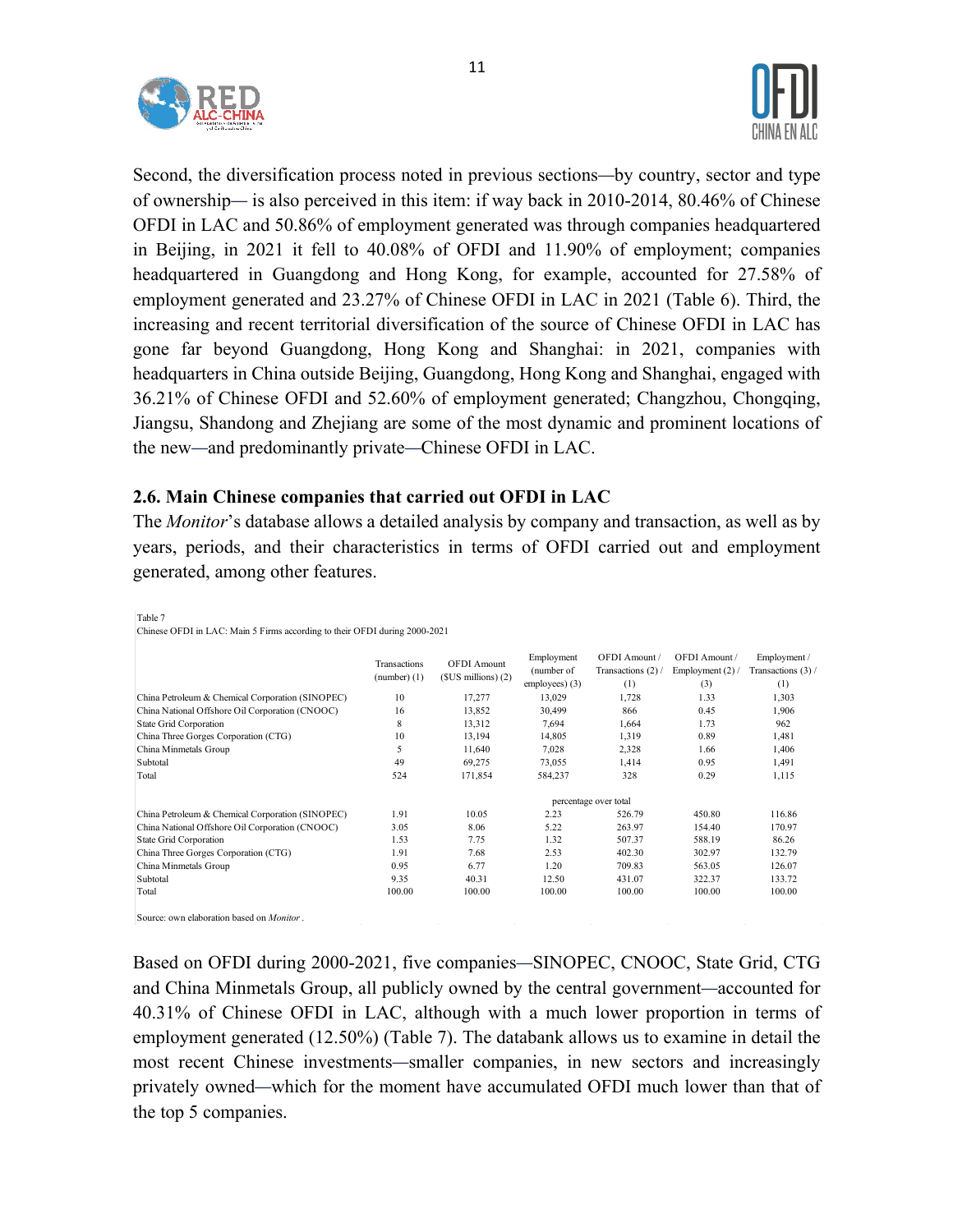



Emphasizing employment generation during 2000-2021, the case of Didi Chuxing Technology (Didi) comes to the fore, which, with a reduced group of transactions since 2018—and with an OFDI of less than \$200 million—, has generated in Brazil, Costa Rica, Colombia and Mexico more than 162,000 jobs or 41.09% during 2015-2021. Didi, a private company with corporate headquarters in Beijing, is an example of the diversification of Chinese OFDI in LAC because of its growing employment generation and private ownership.

#### **Literature**

Bárcena, Alicia. 2022. "América Latina y el Caribe-China: condiciones y retos en la tercera década del siglo XXI". Presidential Panel at *Latin American Studies Association*, San Francisco, California, May 7.

CEBC (Consejo Empresarial Brasil-China). 2021. *Investimentos Chineses no Brasil. Histórico, Tendencias e Desafios Globais (2007-2020).* CEBC: Sao Paulo.

CEPAL (Comisión Económica para América Latina y el Caribe). 2021. *La inversión extranjera directa en América Latina y el Caribe. Capítulo II: La inversión de China en un mundo que cambia: implicaciones para la región.* CEPAL: Santiago de Chile, pp. 93-140.

CERPC (Consejo de Estado de la República Popular China). *China´s Export Controls.* CERPC: Beijing.

CGIT (China Global Investment Tracker). 2022. *Worldwide Chinese Investment & Construction (2005-2021).* AEI: Washington, D.C.

Dussel Peters, Enrique. 2015. "The Omnipresent Role of China´s Public Sector in Its Relationship with Latin America and the Caribbean". In, Dussel Peters, Enrique y Armony, Ariel C. *Beyond Raw Materials. Who are the Actors in the Latin America and Caribbean-China Relationship?* Red ALC-China Friedrich Ebert Stiftung y Nueva Sociedad: Buenos Aires, pp. 50-72.

Dussel Peters, Enrique. 2021. *Monitor de la infraestructura china en América Latina y el Caribe 2021*. Red ALC-China: México.

Dussel Peters, Enrique. 2022. "Biden y China: ¿competencia estratégica?" *Reforma*, February 24, pp. 5.

FARN (Fundación Ambiente y Recursos Naturales). 2021. *Las inversiones de China en la infraestructura para la agroexportación, ¿quién se beneficia?* FARN: Buenos Aires.

FMI (Fondo Monetario Internacional). 2022. *World Economic Outlook. War Sets Back the Global Recovery*. FMI: Washington, D.C.

Mancuso, Mario. 2021. "CFIUS and China in the post-COVID environment". *Columbia FDI Perspectives* 310, July 26.

MOFCOM (Ministry of Commerce). 2021. Guidance on Environmental Protection in Foreign Investment and Cooperation. MOFCOM: Beijing.

Otto, James. 2022. "How FDI in the mining sector can assist communities to achieve sustainable development". *Columbia FDI Perspectives* 325, February 21.